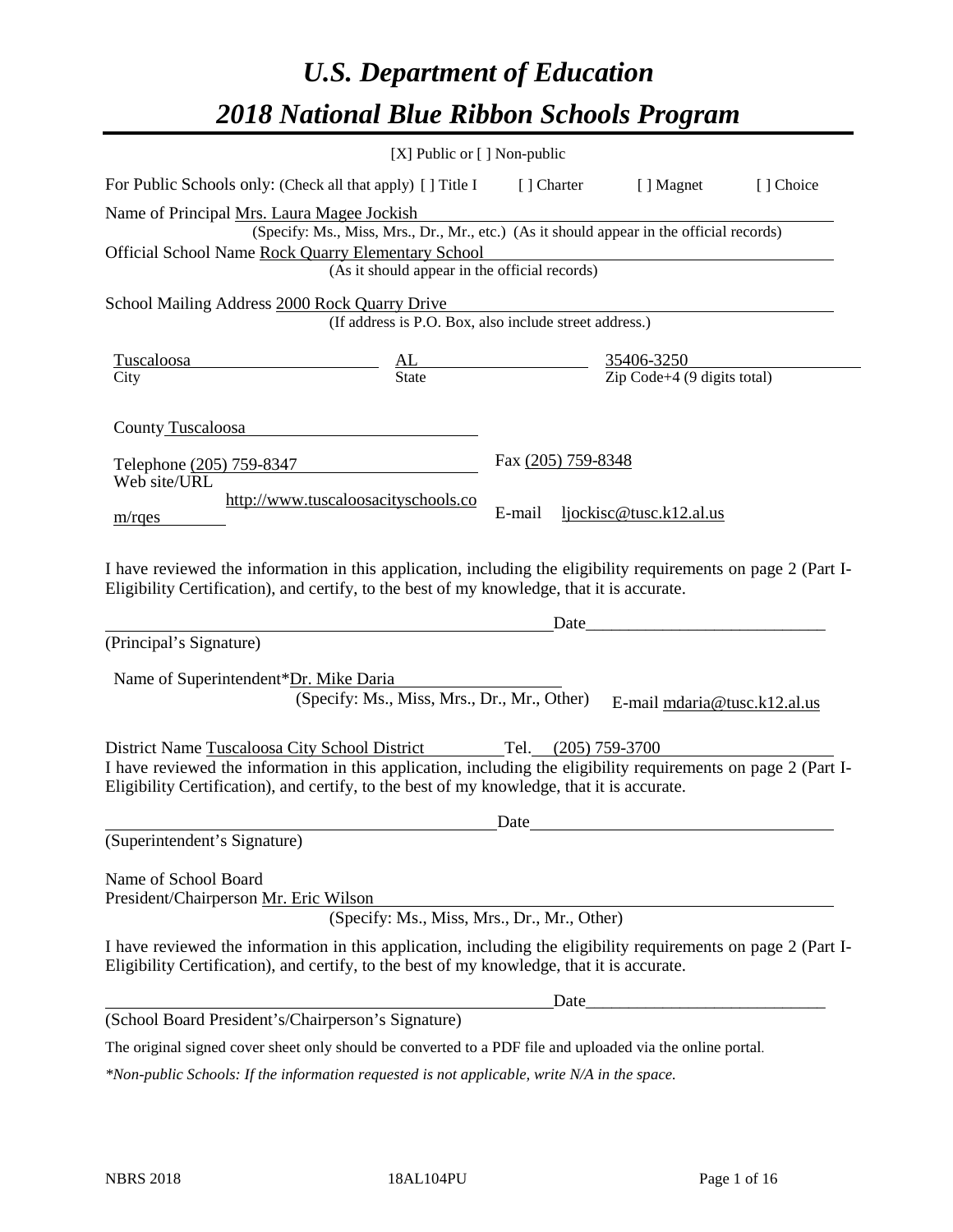The signatures on the first page of this application (cover page) certify that each of the statements below, concerning the school's eligibility and compliance with U.S. Department of Education and National Blue Ribbon Schools requirements, are true and correct.

- 1. The school configuration includes one or more of grades K-12. (Schools on the same campus with one principal, even a K-12 school, must apply as an entire school.)
- 2. All nominated public schools must meet the state's performance targets in reading (or English language arts) and mathematics and other academic indicators (i.e., attendance rate and graduation rate), for the all students group and all subgroups, including having participation rates of at least 95 percent using the most recent accountability results available for nomination.
- 3. To meet final eligibility, all nominated public schools must be certified by states prior to September 2018 in order to meet all eligibility requirements. Any status appeals must be resolved at least two weeks before the awards ceremony for the school to receive the award.
- 4. If the school includes grades 7 or higher, the school must have foreign language as a part of its curriculum.
- 5. The school has been in existence for five full years, that is, from at least September 2012 and each tested grade must have been part of the school for the past three years.
- 6. The nominated school has not received the National Blue Ribbon Schools award in the past five years: 2013, 2014, 2015, 2016, or 2017.
- 7. The nominated school has no history of testing irregularities, nor have charges of irregularities been brought against the school at the time of nomination. The U.S. Department of Education reserves the right to disqualify a school's application and/or rescind a school's award if irregularities are later discovered and proven by the state.
- 8. The nominated school has not been identified by the state as "persistently dangerous" within the last two years.
- 9. The nominated school or district is not refusing Office of Civil Rights (OCR) access to information necessary to investigate a civil rights complaint or to conduct a district-wide compliance review.
- 10. The OCR has not issued a violation letter of findings to the school district concluding that the nominated school or the district as a whole has violated one or more of the civil rights statutes. A violation letter of findings will not be considered outstanding if OCR has accepted a corrective action plan from the district to remedy the violation.
- 11. The U.S. Department of Justice does not have a pending suit alleging that the nominated school or the school district as a whole has violated one or more of the civil rights statutes or the Constitution's equal protection clause.
- 12. There are no findings of violations of the Individuals with Disabilities Education Act in a U.S. Department of Education monitoring report that apply to the school or school district in question; or if there are such findings, the state or district has corrected, or agreed to correct, the findings.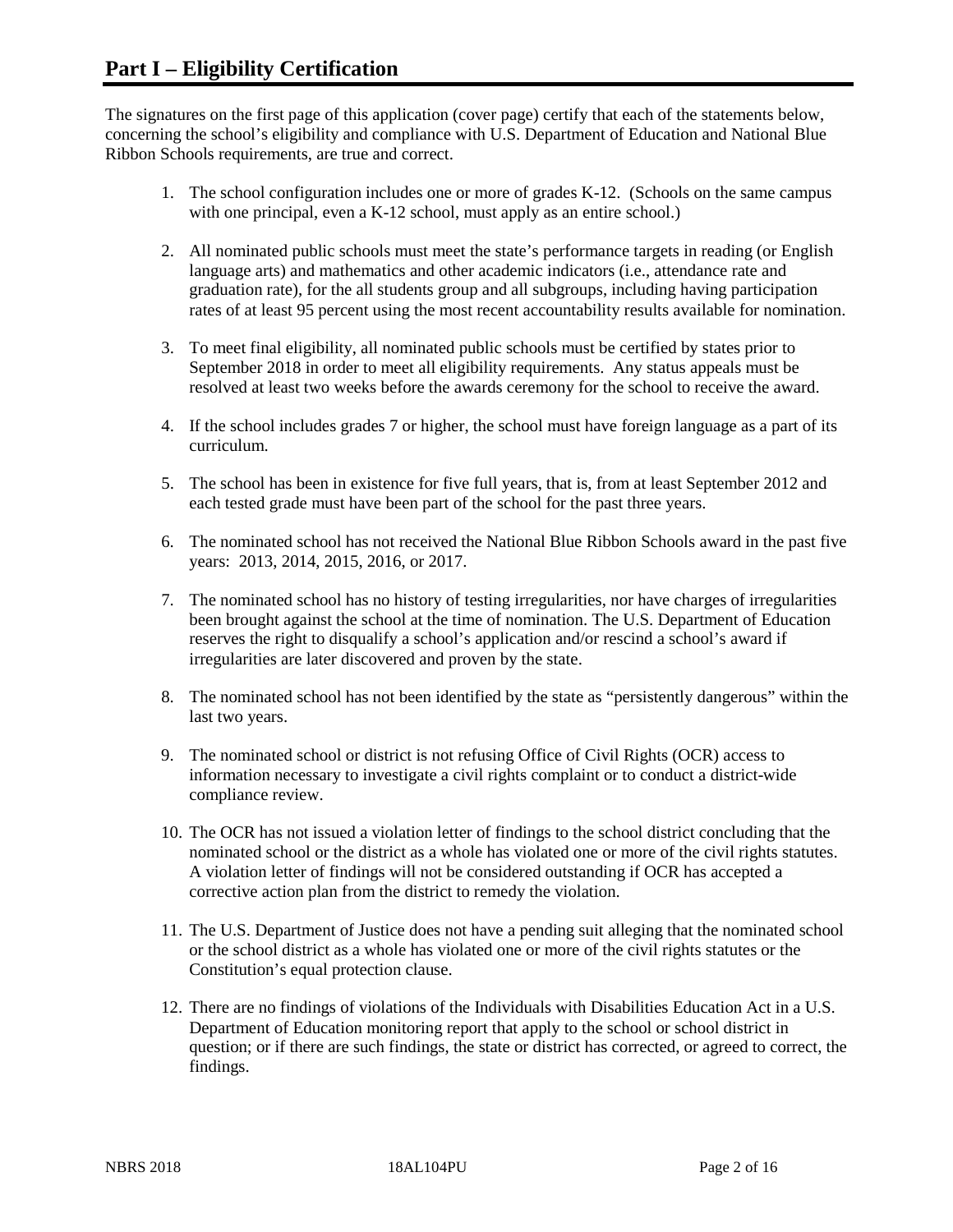#### **Data should be provided for the most recent school year (2017-2018) unless otherwise stated.**

## **DISTRICT**

| Number of schools in the district<br>(per district designation): | 13 Elementary schools (includes K-8)<br>5 Middle/Junior high schools |  |
|------------------------------------------------------------------|----------------------------------------------------------------------|--|
|                                                                  | $\frac{4}{5}$ High schools<br>1 K-12 schools                         |  |

23 TOTAL

**SCHOOL** (To be completed by all schools)

2. Category that best describes the area where the school is located:

[X] Urban or large central city [ ] Suburban [ ] Rural or small city/town

3. Number of students as of October 1, 2017 enrolled at each grade level or its equivalent in applying school:

| Grade                           | # of         | # of Females | <b>Grade Total</b> |
|---------------------------------|--------------|--------------|--------------------|
|                                 | <b>Males</b> |              |                    |
| <b>PreK</b>                     | 9            | 9            | 18                 |
| K                               | 56           | 44           | 100                |
| $\mathbf{1}$                    | 37           | 54           | 91                 |
| 2                               | 45           | 33           | 78                 |
| 3                               | 54           | 37           | 91                 |
| 4                               | 50           | 44           | 94                 |
| 5                               | 43           | 45           | 88                 |
| 6                               | 0            | 0            | 0                  |
| 7                               | 0            | 0            | 0                  |
| 8                               | 0            | 0            | 0                  |
| 9                               | 0            | 0            | 0                  |
| 10                              | 0            | 0            | 0                  |
| 11                              | 0            | 0            | 0                  |
| 12 or higher                    | 0            | 0            | 0                  |
| <b>Total</b><br><b>Students</b> | 294          | 266          | 560                |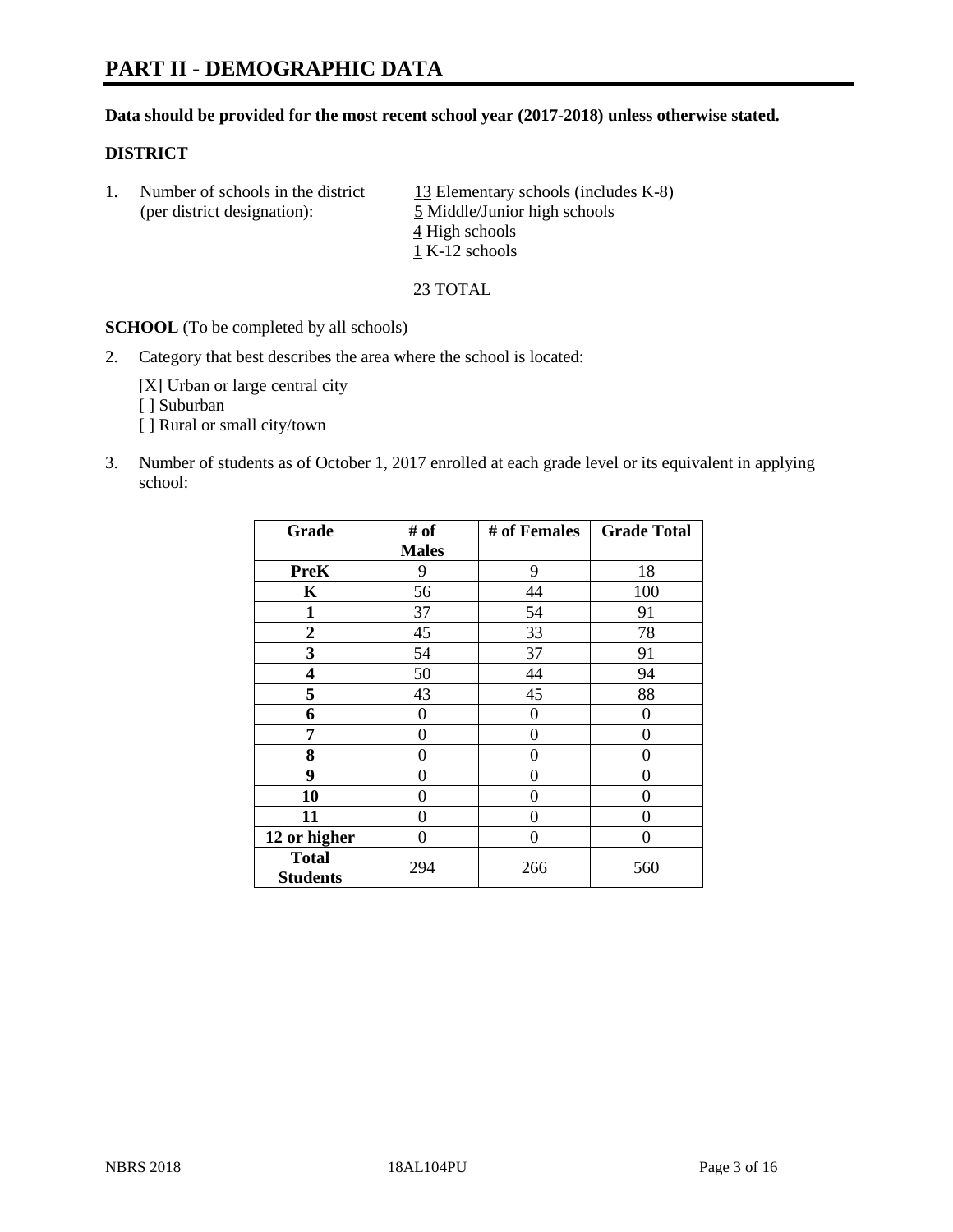the school: 10 % Asian

4. Racial/ethnic composition of  $1\%$  American Indian or Alaska Native 7 % Black or African American 6 % Hispanic or Latino 0 % Native Hawaiian or Other Pacific Islander 76 % White 0 % Two or more races **100 % Total**

(Only these seven standard categories should be used to report the racial/ethnic composition of your school. The Final Guidance on Maintaining, Collecting, and Reporting Racial and Ethnic Data to the U.S. Department of Education published in the October 19, 2007 *Federal Register* provides definitions for each of the seven categories.)

5. Student turnover, or mobility rate, during the 2016 – 2017 school year: 8%

If the mobility rate is above 15%, please explain.

This rate should be calculated using the grid below. The answer to (6) is the mobility rate.

| <b>Steps For Determining Mobility Rate</b>         | Answer |
|----------------------------------------------------|--------|
| (1) Number of students who transferred to          |        |
| the school after October 1, 2016 until the         | 19     |
| end of the 2016-2017 school year                   |        |
| (2) Number of students who transferred             |        |
| <i>from</i> the school after October 1, 2016 until | 24     |
| the end of the 2016-2017 school year               |        |
| (3) Total of all transferred students [sum of      | 43     |
| rows $(1)$ and $(2)$ ]                             |        |
| (4) Total number of students in the school as      |        |
| of October 1, 2016                                 | 531    |
| $(5)$ Total transferred students in row $(3)$      |        |
| divided by total students in row (4)               | 0.08   |
| $(6)$ Amount in row $(5)$ multiplied by 100        | 8      |

6. English Language Learners (ELL) in the school:  $18\%$ 

99 Total number ELL

Specify each non-English language represented in the school (separate languages by commas): Korean, Spanish, Greek, Dutch, Mandarin, Chines, Tigrinya, Filipino, Gujarati, Arabic, German, Marathi, Bengali, Russian, Finnish, Turkish, Telegu, French, Kannada, Farsi

7. Students eligible for free/reduced-priced meals:  $4\%$ Total number students who qualify: 22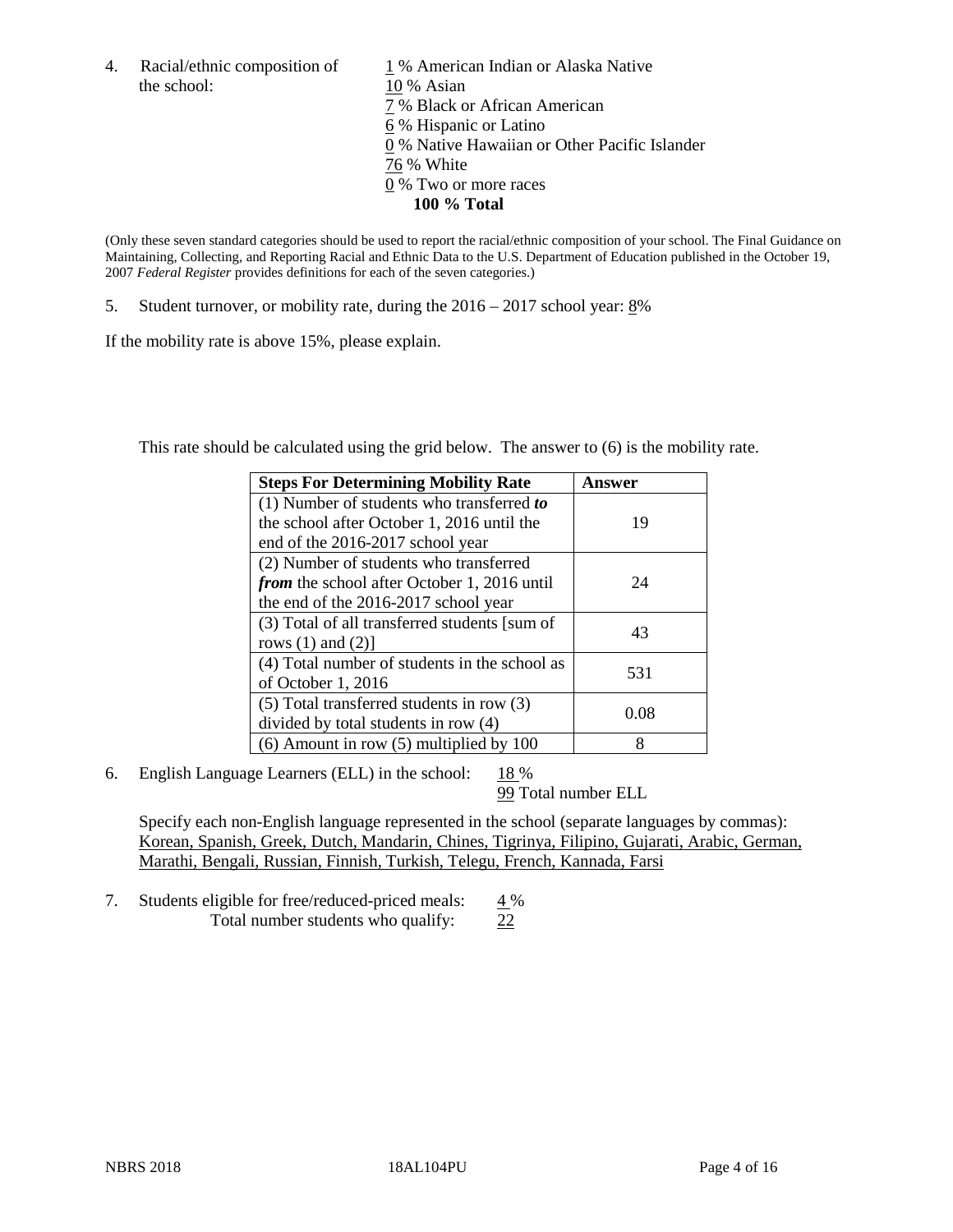64 Total number of students served

Indicate below the number of students with disabilities according to conditions designated in the Individuals with Disabilities Education Act. Do not add additional conditions. It is possible that students may be classified in more than one condition.

| 4 Autism                   | 3 Multiple Disabilities                 |
|----------------------------|-----------------------------------------|
| 0 Deafness                 | 0 Orthopedic Impairment                 |
| 1 Deaf-Blindness           | 8 Other Health Impaired                 |
| 11 Developmentally Delayed | 2 Specific Learning Disability          |
| 0 Emotional Disturbance    | 34 Speech or Language Impairment        |
| 0 Hearing Impairment       | 0 Traumatic Brain Injury                |
| 1 Intellectual Disability  | 0 Visual Impairment Including Blindness |

- 9. Number of years the principal has been in her/his position at this school:  $11$
- 10. Use Full-Time Equivalents (FTEs), rounded to nearest whole numeral, to indicate the number of school staff in each of the categories below:

|                                                                                                                                                                                                                                | <b>Number of Staff</b>      |
|--------------------------------------------------------------------------------------------------------------------------------------------------------------------------------------------------------------------------------|-----------------------------|
| Administrators                                                                                                                                                                                                                 |                             |
| Classroom teachers including those<br>teaching high school specialty<br>subjects, e.g., third grade teacher,<br>history teacher, algebra teacher.                                                                              | 31                          |
| Resource teachers/specialists/coaches<br>e.g., reading specialist, science coach,<br>special education teacher, technology<br>specialist, art teacher, etc.                                                                    | 11                          |
| Paraprofessionals under the<br>supervision of a professional<br>supporting single, group, or classroom<br>students.                                                                                                            | 4                           |
| Student support personnel<br>e.g., guidance counselors, behavior<br>interventionists, mental/physical<br>health service providers,<br>psychologists, family engagement<br>liaisons, career/college attainment<br>coaches, etc. | $\mathcal{D}_{\mathcal{A}}$ |

11. Average student-classroom teacher ratio, that is, the number of students in the school divided by the FTE of classroom teachers, e.g.,  $22:1$  20:1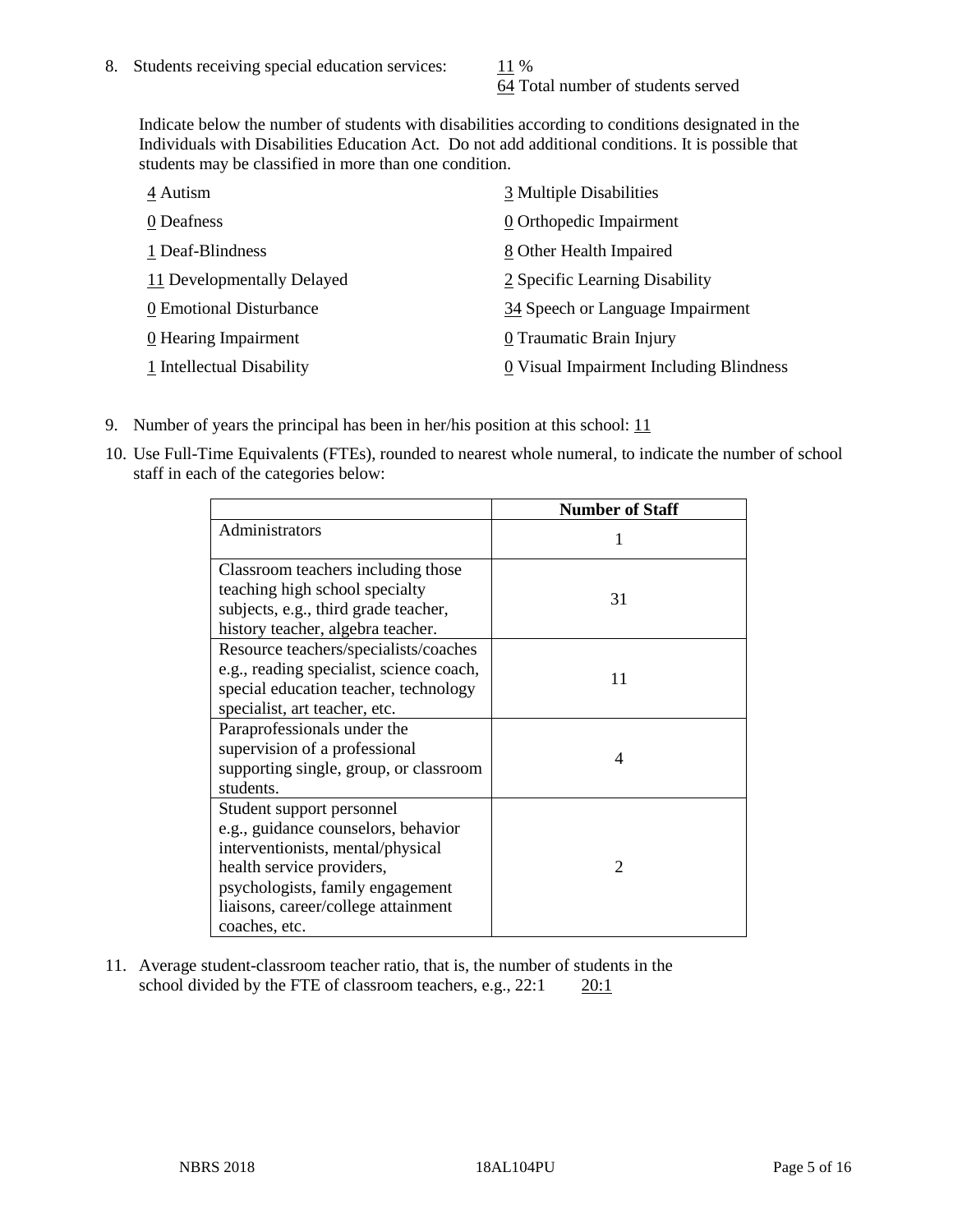12. Show daily student attendance rates. Only high schools need to supply yearly graduation rates.

| <b>Required Information</b> | 2016-2017 | 2015-2016 1 | $12014 - 2015$ | 2013-2014 | 2012-2013 |
|-----------------------------|-----------|-------------|----------------|-----------|-----------|
| Daily student attendance    | 97%       | 97%         | 97%            | 96%       | 96%       |
| High school graduation rate | 0%        | 0%          | 0%             | 9%        | 0%        |

#### 13. **For high schools only, that is, schools ending in grade 12 or higher.**

Show percentages to indicate the post-secondary status of students who graduated in Spring 2017.

| <b>Post-Secondary Status</b>                  |    |
|-----------------------------------------------|----|
| Graduating class size                         |    |
| Enrolled in a 4-year college or university    | 0% |
| Enrolled in a community college               | 0% |
| Enrolled in career/technical training program | 0% |
| Found employment                              | 0% |
| Joined the military or other public service   | 0% |
| Other                                         | ገ% |

14. Indicate whether your school has previously received a National Blue Ribbon Schools award. Yes No X

If yes, select the year in which your school received the award.

15. In a couple of sentences, provide the school's mission or vision statement.

The vision/mission of Rock Quarry Elementary is that all children can and will learn when they experience school through a welcoming and nurturing environment.

16. **For public schools only**, if the school is a magnet, charter, or choice school, explain how students are chosen to attend.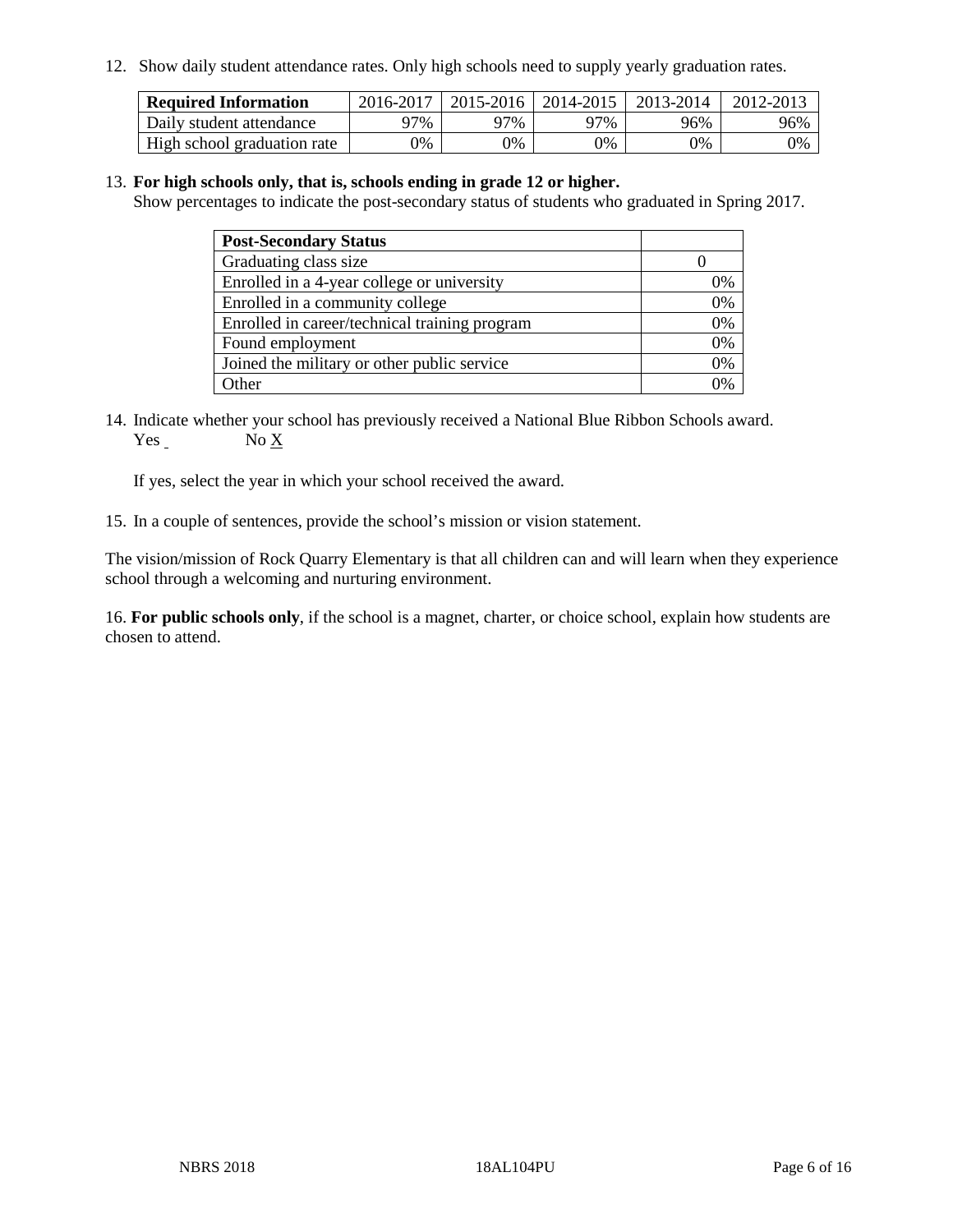# **PART III – SUMMARY**

Rock Quarry Elementary School is located in Tuscaloosa, Alabama. Our school is home to 550 students in grades Pre-K through 5 along with fifty-eight members of our faculty and staff. Rock Quarry opened in 1997 due to rapid growth in the northern section of Tuscaloosa City Schools. We celebrate our heritage each year through "ROCKFEST". On this day students are immersed in activities to celebrate the history of our school culture and community. During the past twenty- one years, our school has continued to maintain a steady student population ranging between 550-575 students each year. A noted percentage of our children represent families with different home languages. We have twenty-one different languages spoken in our homes. Many of these student families are visiting scholars and professors at The University of Alabama. We celebrate our student diversity with an annual International Day. Our parents, teachers, and students partner together to create a day filled with authentic cultural experiences.

We have forty-five certified faculty members and thirteen staff members at our school. Seventy percent of our certified faculty hold advanced degrees, and one hundred percent are fully certified in their area of teaching. Over the years we have maintained a faculty/staff population with limited changes each year. We have a blended faculty of veteran and novice teachers.

The vision and mission of Rock Quarry Elementary is that all children can and will learn when they experience school through a welcoming and nurturing environment. Instruction is delivered by highly qualified, dedicated faculty and staff members who understand the strengths and needs of the children they serve. Administration, faculty, and staff work diligently to create and maintain a culture of learning and excellence for students. In addition to academic excellence, our priority is to develop life-long learners within an environment that is inviting for students and conducive to their learning. Developing relationships is a key priority at our school for all stakeholders. Building and nurturing relationships provides the groundwork for our students. Our focus is on the whole student and we strive to have a genuine understanding of every aspect of the children we serve. We realize that in order to meet the needs of each student it is of utmost importance to explore every aspect of the child and know his/her capacity and challenges.

The culture and climate of Rock Quarry Elementary reflect an environment that is focused on students and their academic, social, and emotional needs. We have a student Ambassador Program, Enrichment/Gifted Classes, Student Council Association, Geography Bee, Spelling Bee, National Junior Honor Society, Second Step Guidance Programs, International Showcase Events, ROCKFEST, Spring Fling, Field Day, Family Counseling Services, Junior Achievement with The West Alabama Chamber of Commerce, Service Awareness Projects (Childhood Cancer Month, Nursing Home Visits, West Alabama Food Bank Contributions and Field Trip, Juvenile Diabetes Awareness, Special Olympics, and the United Way Drive). Students and teachers also represent Rock Quarry in the "Tuscaloosa Can" showcase to develop and enhance engineering and architectural design talent. This project promotes student collaboration and teamwork.

At Rock Quarry Elementary, we enjoy working with all of our stakeholders. We have Adopt-A-School partnerships that include two long standing, award winning agencies. We have a tremendous amount of parent participation at our school as demonstrated through an active Parent Teacher Association (PTA). Parent volunteers and a strong PTA support our school, teachers, and students. Our PTA provides recognition of our students and teachers on a regular basis. Parents volunteer in the office, the school library and with the Parent Teacher Leadership Academy through The University of Alabama. In addition we have partnerships with The University of Alabama and The University of West Alabama where student interns come to grow as educators through professional learning with our teachers.

We foster a culture of ongoing learning at Rock Quarry Elementary School. This focus on learning includes every person in our building from the school administration to the youngest pre-k student. Our faculty and staff engage in regular professional development to strengthen their craft by learning from colleagues. We are proud to participate in the "Powerful Conversations Network" (PCN) through the Alabama Best Practice Center. Our work with the PCN over the past five years has extended our learning and impacted student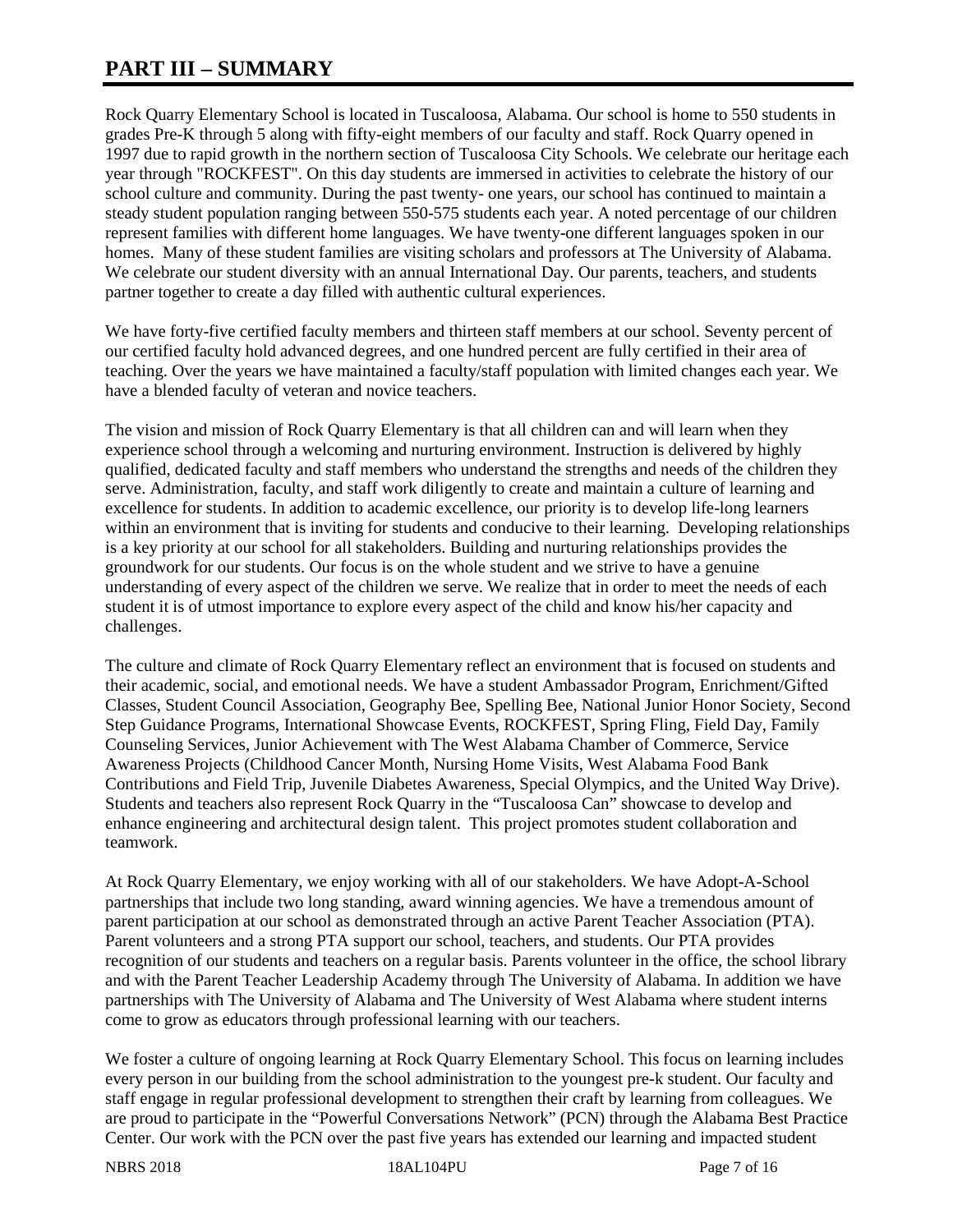achievement to a noted degree. Rock Quarry Elementary has served as a model for site visits for the Best Practice Center in the state of Alabama for the past two years. We have developed our school professional development through "RQE LEARNS" (an opportunity for book study participation and summer learning including an EDCAMP each year), learning walks and classroom visits to peers/colleagues. Our growth has focused on the work and research of Jim Knight, John Hattie, and Ron Berger. Our professional learning has redirected our focus to expand on learning targets for student focus that are developed using state standards and common core guidelines/curriculum. We also focus on checking for student understanding through the use of formative assessment data and active student engagement in our daily practice. We are excited to expand our learning in future years to include a focus on quality questioning. Moreover, our administrative team, teachers, and staff participate in local and district professional development opportunities. Many of our teachers are frequently invited to present professional learning for professionals and colleagues across our district. We are ongoing learners at RQE!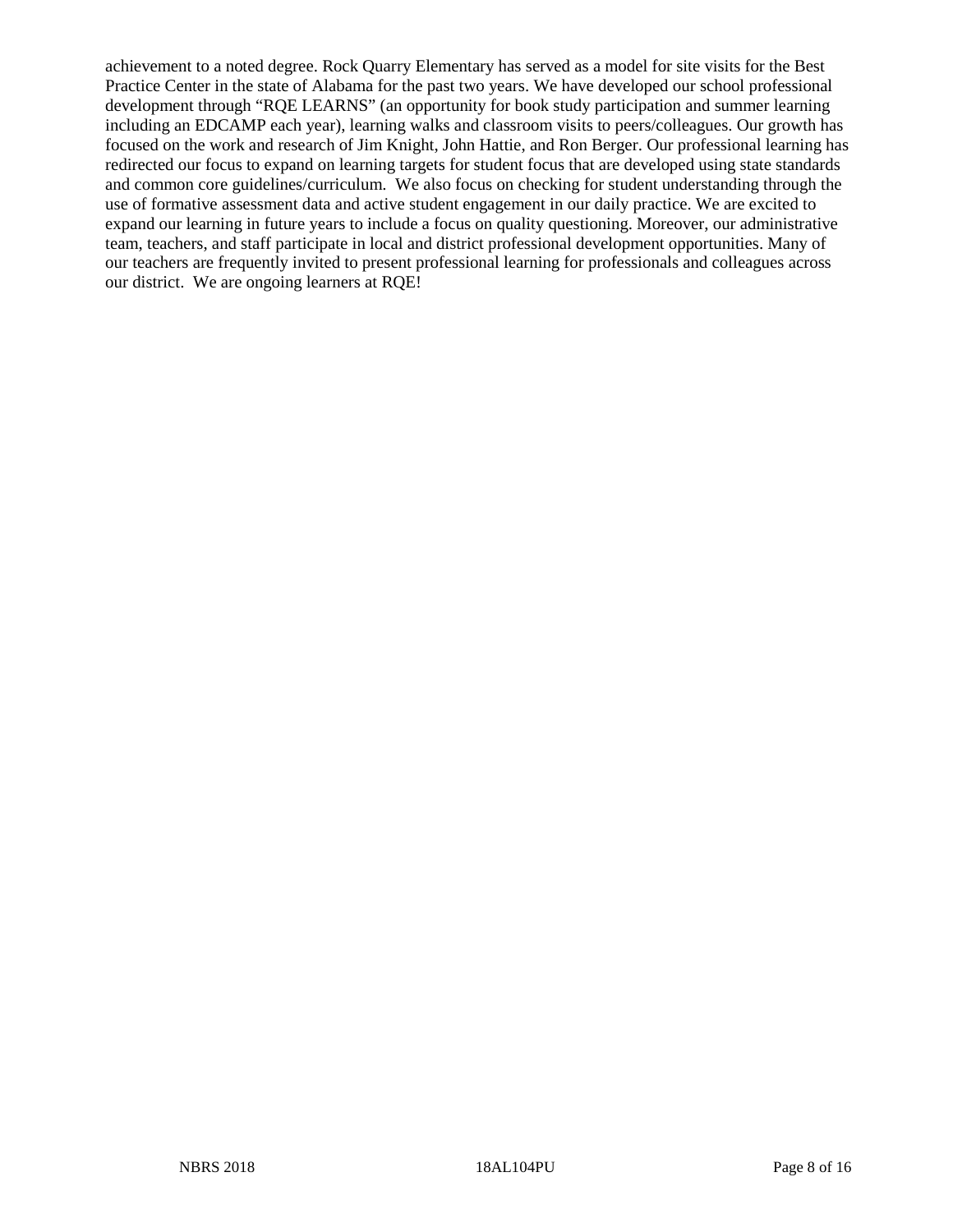# **1. Core Curriculum:**

Rock Quarry Elementary includes reading/language arts, mathematics, science, and social studies instruction in our daily core curriculum. Language arts and math instruction are priorities and have protected instructional time each day. All students have a minimum of one hundred and twenty minutes for language arts instruction and thirty minutes for targeted intervention. This block of time includes reading/literacy instruction, writing instruction, and use of language/grammar instruction. We use state common core standards to drive our instruction in each content area. In addition to the state standards, teachers use the district pacing guides to ensure coverage of standards for each grade level. Targets for student learning are developed in each content area using the common core standards. All student work is directly related to these targets. Our school uses "Scott Foresman / Reading Street and My Sidewalks" as a template resource to guide our planning and implementation of reading lessons. In grades K-2 the program is used to teach foundational reading skills which include the following: phonemic awareness, phonics, vocabulary, comprehension, and fluency. Students participate in whole group and small group lessons developed using the common core standards and Reading Street resources. Grades 2-5 use the template from Reading Street to follow the scope and sequence of the program and the skills outlined. They also incorporate additional text to a greater degree in order to extend student exposure to non-fiction and challenging texts. Teachers and students monitor their success on mastery of the targeted skills through the use of formative and ongoing assessments.

We use a blended approach to teach mathematics each day. Every grade level has a specific portion of their daily schedule that includes a minimum of one hour for math instruction. Rock Quarry Elementary is an "Alabama Math, Science, Technology Initiative" (AMSTI) certified school. The strategies for teaching math instruction that are promoted through AMSTI are used in correlation with Investigations math program. Students develop a deeper understand of "number sense" through exploration and direct instruction of conceptual math strategies. We follow the state common core standards outlined for Alabama and our district pacing guides. Furthermore, math skills are taught conceptually in order to build a scaffold to extend math instruction and application in a targeted and procedural manner. Through explicit instruction coupled with application of conceptual understanding, students use games and resources that encourage and promote hands on learning to demonstrate mastery of foundational skills. We have experienced positive academic achievement/growth in our math data following this blended approach over the past six years. Children are demonstrating a deeper understanding of math concepts, numbers and application of strategies through this method.

Science and social studies pacing guides and curriculum are used in daily planning. Much of the science and social studies curriculum is taught through the language arts block in lower grades. Teachers use nonfiction texts to support their instruction of these areas across the content. We also use STEM SCOPES and AMSTI science kits to ensure that students are provided avenues to apply the content learned through experiments and projects. Our approach to teaching science is hands-on and engaging! Children are given opportunities to inquire, investigate, and analyze during the learning process to develop a deeper understanding of content. Grades 3-5 also utilize the STEM approach to teaching these areas as well as resources from Project Lead the Way provided by the Alabama State Department of Education.

Our school leadership team is exploring the possibility of applying for STEM certification through Advanced Education with our state department. We will consider applying for school certification or program specific certification for the upcoming school year.

## CORE CURRICULUM (B)

Rock Quarry Elementary added our first pre-K program for four year old children during the 2017-2018 school year. All Tuscaloosa City Schools pre-K programs follow the Office of School Readiness (OSR) guidelines. The OSR grant requires specific operational procedures. In addition to the OSR guidelines, our school system provides a reading readiness program for the four year old programs in our district. The title of the program is OWLS (Opening the World of Learning) and it is the precursor to the literacy program that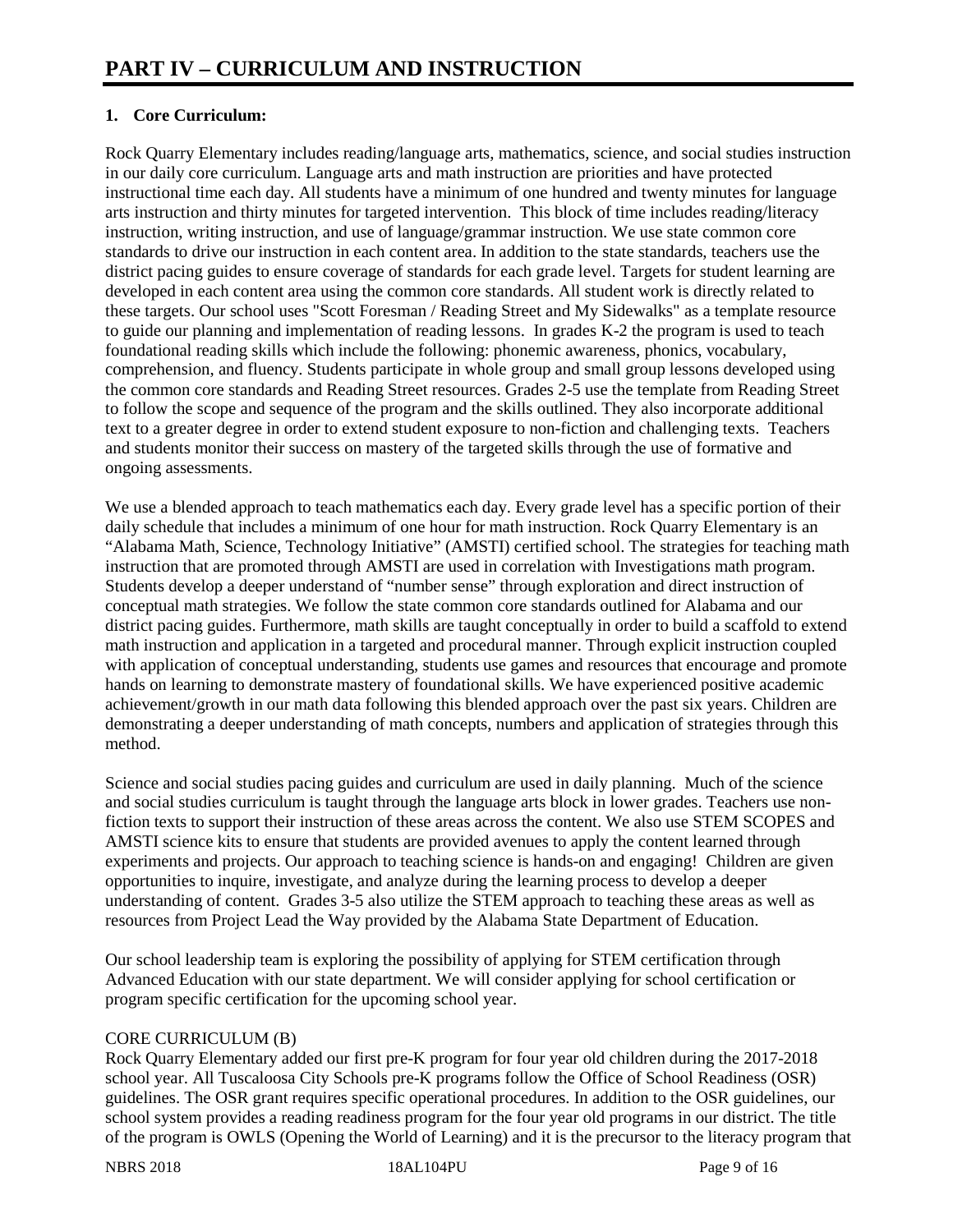is used in our elementary schools Scott Foresman/Reading Street. The use of this program ensures alignment with academic standards in our schools. Students are introduced to beginning reading skills and strategies that include phonemic awareness and phonological/phonics awareness. The pre-k classroom is filled with developmentally appropriate centers and resources for the children. The pre-k unit has one certified teacher and one auxiliary teacher serving the students daily. Pre-k helps to prepare our children for future success in kindergarten.

# **2. Other Curriculum Areas:**

Tuscaloosa City Schools place a great emphasis on providing educational experiences for children that prepare them to be well rounded, educated, and productive citizens. This approach includes a focus on core curriculum but extends to include additional curriculum areas; fine arts (music and visual art), physical education and the use of technology. Students at Rock Quarry Elementary participate in art and music lessons in grades K-3 on a rotating basis. Each class receives art or music lessons once per week for a semester. Classroom teachers also use art and music in their daily instruction to support learning opportunities. Students in grades 4 and 5 have both art and music lessons weekly throughout the school year. Tuscaloosa City Schools system's strategic plan proposed increasing the weekly approach for music and art to ensure that all children in grades k-5 receive weekly art and music lessons delivered by a certified teacher of the specific curriculum.

The children at RQE participate in an organized physical education class each day. The state of Alabama requires a minimum thirty minute block of physical education daily for elementary students. The students at RQE have forty minutes of their daily schedule for physical education. Two certified teachers deliver physical education classes to students in every grade level. The organized and planned lessons include physical activities blended with an awareness of the health curriculum and nutrition lessons delivered by certified personnel. Students also have ten minutes of walk and talk, free play, or sharpen-the-saw to interact with grade level peers in a less structured environment.

Rock Quarry has a library/media center that is used on a constant basis every day. The schedule for our media center is flexible and open to students throughout the day. Our media specialist has organized lessons each week for pre-k, kindergarten, and first grade classes for read aloud time and book selection. The media specialist collaborates with teachers of grades pre-k through 5 to plan lessons for students that include text exploration, technology, writing, and vocabulary lessons. Kahoot is an example of technology used to actively engage students in content and promote student collaboration. The media center has approximately thirty computers, and we also have a computer lab with twenty-five computers for classes. We have four classroom carts of Chromebooks with twenty-five devices that teachers check out for class projects and instructional purposes. RQE also uses I-Pads that are part of our Project Lead the Way training with students in grades 4 and 5. Each classroom has three computers for teacher and student use. The strategic plan for Tuscaloosa City Schools includes expanding the one-to-one Chromebook distribution to elementary schools beginning with grades 4 and 5 for the upcoming school year. Additional technology resources are provided and used with students as outlined in the Individual Education Plan (IEP) as deemed necessary.

Each classroom at Rock Quarry has a Promethean/Interactive white board and a set of response clickers. Teachers and students use this technology resource on a daily basis. The interactive white boards are used throughout the day, and the active response technology is used as a tool to encourage active participation and to collect formative data on student mastery of content in the classroom. Data from these responses assists our teachers in planning for remediation and acceleration.

Rock Quarry offers gifted/enrichment classes for students in grades 3-5. This program supports and extends daily classroom curriculum. Students in second grade are screened and tested for services that are provided in grades 3-5. Students who are identified receive enrichment classes taught by certified teachers in gifted education for three hours each week. In this program, students who qualify for services are engaged in lessons designed to support their academic and interest goals. We currently have two gifted specialists who serve our students. These specialists are shared with other schools in our district.

NBRS 2018 18AL104PU Page 10 of 16 RQE proposes to extend enrichment/gifted practices in the upcoming school year to include school-wide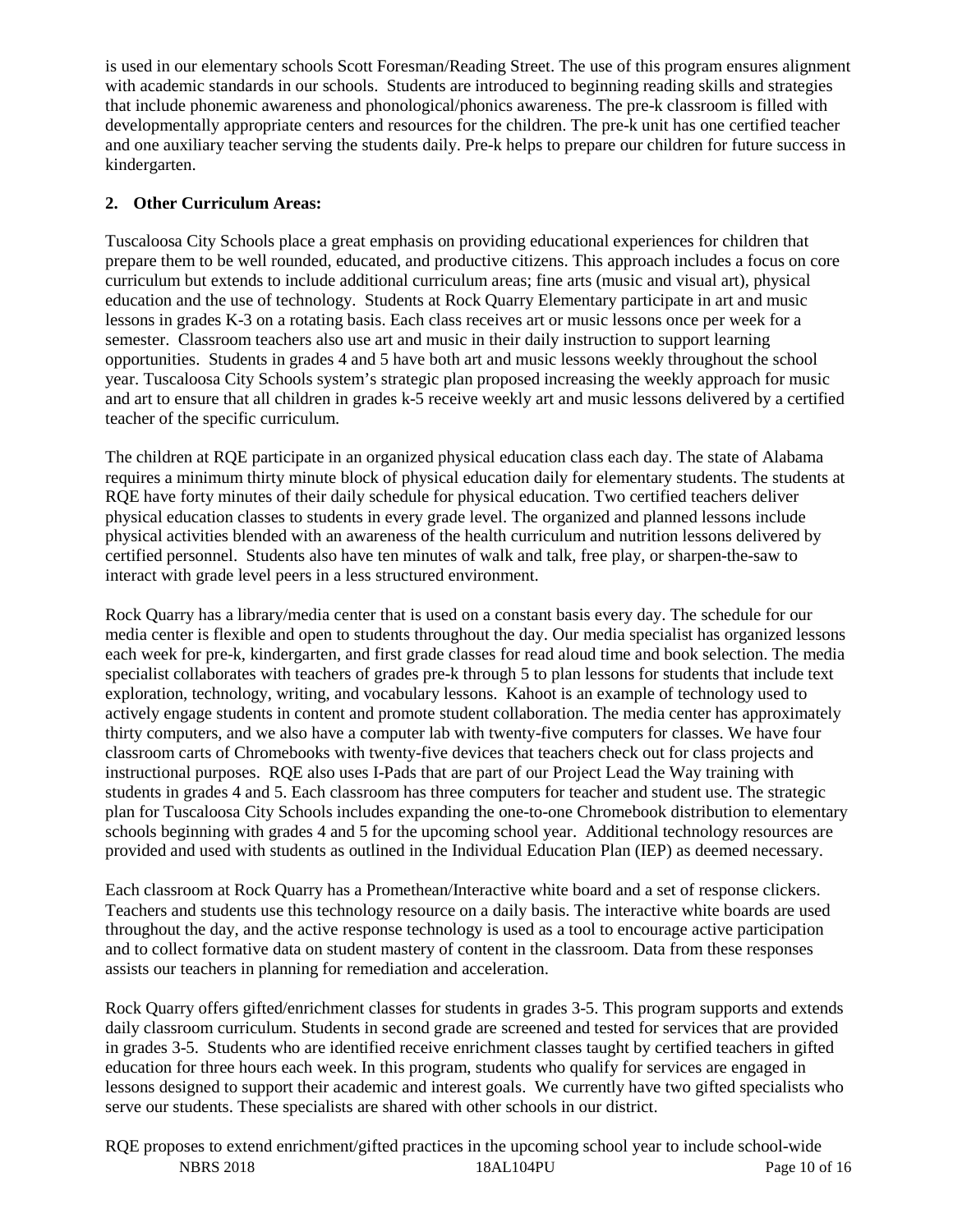enrichment for all students. Approximately half of our student population in grades three through five currently participate. We feel that this school wide approach would extend an opportunity for all students at Rock Quarry to be challenged to excel. We anticipate the extension to be an opportunity to support our school wide STEM exploration in the future.

#### **3. Instructional Methods, Interventions, and Assessments:**

The daily practices at Rock Quarry Elementary are formed by using a multitude of data resources. We are data driven in every aspect of our school. Student's academic, social, and emotional data is our focus for planning. Formal and informal data sources are used to drive student achievement, uncover gaps, and address learning deficits. These data sources range from formal district and state assessment data to classroom academic and behavior response data. As mentioned earlier, forming relationships with students and teachers are the primary driving source of data collections. At RQE, we believe that when we really know our student's strengths and needs, we are able to serve them on a higher level. We use this information based on student needs to develop quality questioning and higher order learning combined with rich student discourse in our daily practices. Adding technology resources and Bloom's higher order of questions serve to support student growth.

Teachers at Rock Quarry meet monthly in data teams along with the literacy coach, school counselor, and school administration. These meetings focus on current student progress monitoring and use of weekly/daily classroom assessments. Formal and informal data is used from our program weekly and unit assessments, Dynamic Indicators of Early Literacy Skills (DIBELS) reading assessments, Scantron Achievement and Performance series data, and behavioral student data collection. During these meetings we collaborate to set classroom/grade level goals by examining student progress and forming plans for instruction to address student needs based on data. The next step is to set realistic "Specific, Measureable, Achievable, Relevant and Timely" (SMART) goals for the students. Each child's data is evaluated in reading and math, and they are placed in one of four categories: proficient, close, far but likely, or needs support. Students whose data does not reflect growth during evaluations are targeted to receive additional support. This level of support is Tier 3 and includes specific and targeted intervention. Furthermore, after setting individual student goals we set classroom goals by evaluating the data of students. We then determine which students could move during the month as we aim toward proficiency.

Our school has a strong "Response to Instruction" (RTI) team. We provide plans and support for students who are not proficient in specific areas. This approach could include academic and/or behavioral support. Meetings are held each month to identify students and evaluate progress of students who have been identified and have a current plan, or for students in need of an RTI plan. School administration, the counselor, and the literacy coach meet monthly with teachers for RTI meetings. We update individual student plans and set goals for the students. Parents are notified and encouraged to participate in the RTI process. Tuscaloosa City Schools has partnered with Dr. Chris Webber, author of RTI is a Verb, to provide ongoing professional learning for administrators. This professional development focuses on the impact of strong RTI plans for students and schools. Administration has monthly webinar opportunities with Dr. Webber during administrative professional development. Our growth with RTI has evolved from identifying children in need of support to carefully evaluating their needs. We now develop and implement an ongoing plan that monitors their success.

Rock Quarry has demonstrated considerable growth over the past few years. A major contributor to this growth is our emphasis on targeted student learning. Our attention to maintain high levels of excellence extends to a focus on quality questioning, rigor of daily instruction, increasing project based learning, and RTI plans to include gifted opportunities. Through our professional learning with Powerful Conversations Network, we have refined our practices of teaching and instruction. In addition to this focus on teaching, our careful evaluation of student data has provided us with the knowledge of which students are not experiencing success and how we can best tailor our instruction to meet their needs for growth, mastery, and enrichment. Teachers use this data to collaborate daily in order to drive instructional practices and support learning. The use of technology promotes all areas of instruction. Teachers and student have access to MyOn, Imagine Learning (ELL language acquisition support), Reading Eggs (grades k and 1), Brainpop, and Clever resources provided to support student learning.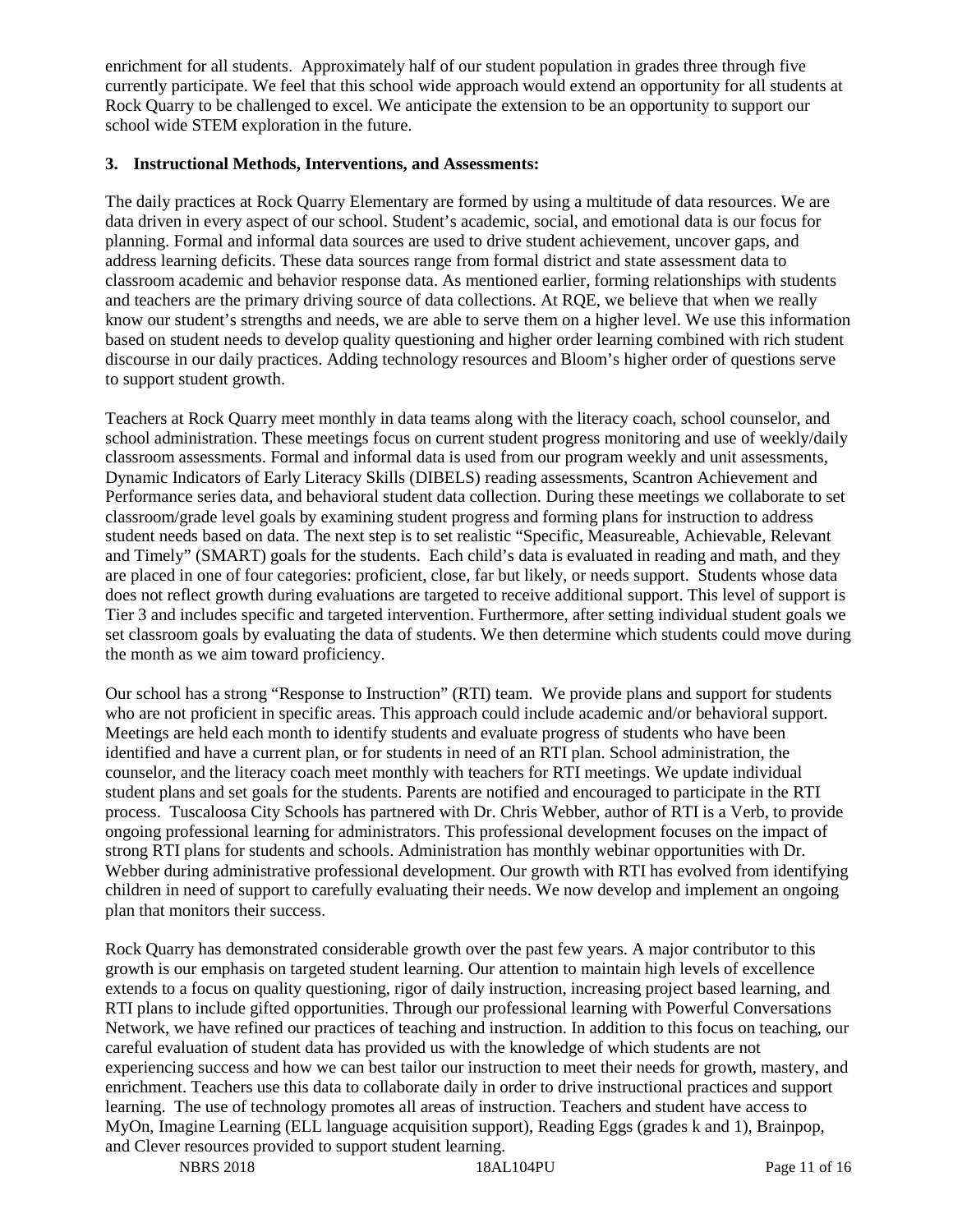Finally, the partnership between administrators, teachers, literacy coach and counselor serve to provide a team approach to meeting student and teacher needs. Our daily work together provides a strong partnership in which we grow and learn from one another.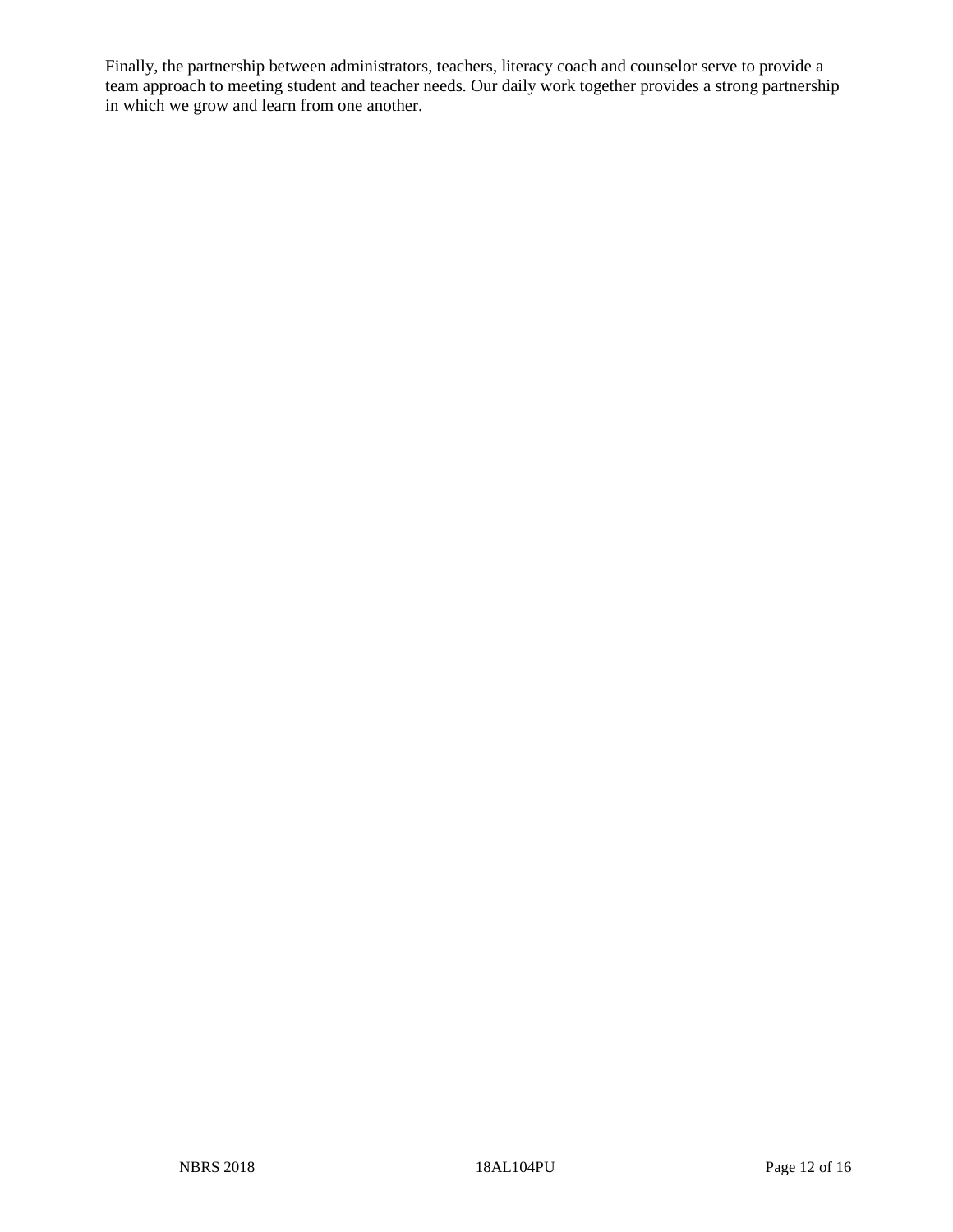#### **1. School Climate/Culture:**

A parent was recently asked to quote their thoughts on Rock Quarry Elementary. She responded with the following words, "Administrators, teachers and staff are all very personable. They know our children's strengths and needs, and Rock Quarry Elementary feels like a family." Our school has a very strong culture and climate that is focused on the children and families that we serve. Administrators, teachers, and staff put children first in everything we do! When you enter the doors of Rock Quarry Elementary, it is evident that children are our priority. Our faculty and staff greet students every day as they enter the building. School administrators are highly visible throughout the day interacting with students, teachers, and parents. This atmosphere of openness coupled with our dedication to being on-going adult learners emphasizes our dedication to promote a culture and climate of learning and dedication. This devotion serves to promote a positive environment that supports every aspect of the school experience for the children we serve.

Daily classroom instruction is planned to motivate the students. Teachers plan lessons that engage the learner and encourage their participation in class each and every day. Lessons are planned that are interactive and require student participation individually and through work as teams. Specific programs and opportunities for students motivate and encourage their participation as well. These include gifted/enrichment classes, National Junior Honor Society, RQE Student Council Association, Student Ambassadors, ROCKFEST (held each fall), Community Service projects, Spelling and Geography Bee Participation and "Tuscaloosa Can".

Students at RQE are immersed in many opportunities for social/emotional growth. We implement the Second Step guidance curriculum. Our counselor provides academic, behavioral, and social/emotional counseling sessions in small group and one/one sessions as needed. Children with specific behavioral needs are placed on an RTI (response to intervention) plan in order to meet their individualized needs. Additional activities include HALT (anti-bullying support), Red Ribbon Week, Secret Meals Program, Big Brother/Big Sister, Random Acts of Kindness, and Gifts from the Heart.

Our parents play a vital role in supporting and valuing teachers. The parents at Rock Quarry are deeply devoted to our school. They have a great appreciation of our faculty/staff and volunteer regularly at school. Teachers are provided with duty free lunches by our PTA, recognition, and accolades by parents. Parents participate in school events, field trips and parent involvement work days to assist teachers.

School administration sets the tone through a positive daily message. Teachers are supported by administration participation through classroom visits/learning walks, data team, grade level, RTI, eligibility and IEP meetings. Our administrative/leadership team is available to assist teachers during parent conferences. School administration works to ensure that teachers have the materials and resources needed along with appropriate professional learning opportunities. In addition, school administration supports a culture of teacher appreciation at RQE with a variety of teacher incentives including: snacks during meetings, leave early passes, 'jean' days, and duty free lunches. Teacher input is valued by school administration as evidenced through faculty exit slips, formation of leadership teams, engaging faculty in planning for changes and various committees. Our faculty works together during a series of meetings each spring to plan for the upcoming year. Schedules, interventions, events, calendar items, and a school theme are developed through team collaboration. Additionally, school administration, teachers, and staff enjoy social events throughout the year to strengthen and support our personal relationships and promote a healthy school culture/climate. New teachers are supported through an organized mentor program, professional development, and time devoted to their instructional and emotional growth.

## **2. Engaging Families and Community:**

Rock Quarry Elementary values the relationships that we have with the families and stakeholders that we serve. Every opportunity to include parents in our effort to educate students is embraced. We have a very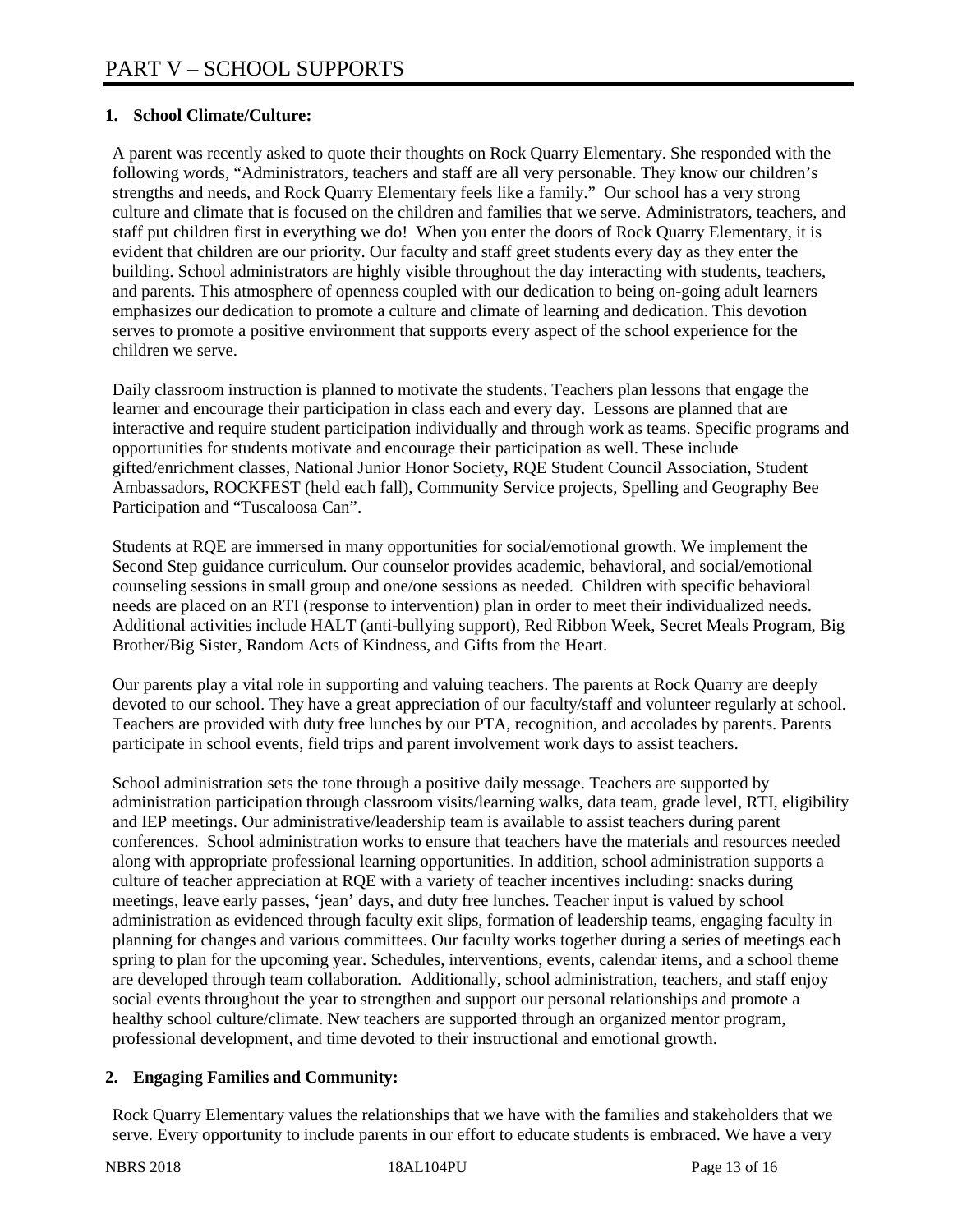strong PTA that supports our teachers and students. Parents are consistently informed of school events through daily/weekly RQE FACEBOOK and teacher blog pages. We have an automated phone message system (ParentLink) to contact parents with reminders and messages. Parent/teacher/administrator conferences are frequently held. Parents are encouraged to participate in all meeting that involve reviewing their child's progress (Student Eligibility, IEP, RTI meetings and teacher conferences).

The 'Alabama Continuous Improvement Plan' (ACIP) for Rock Quarry Elementary is on our school website for parents and community members to view our school data, our goals and plans for growth. This plan is also available for review in our media center. PTA has representation during this planning for our growth along with teachers and staff.

Parents and community members participate in surveys and interviews throughout the year to provide information on how we can improve our efforts as a school. Parents and students are included in our RQE Mid-Year Review Visit each spring when the central office team comes to visit our school. The information that they provide assist us in planning for improvement to meet the needs of our families. The Tuscaloosa City Schools superintendent has a website that encourages parental participation called "Let's Talk". The information he receives through this avenue is shared with school administration as appropriate.

We have members of our PTA association who participate in the Parent/Teacher Leadership Academy provided through The University of Alabama. Selected parents and teachers learn together through six evening classes throughout the year. These courses are focused on school climate, practices, governing boards, policies, and procedures of school operations. These groups form a project each year to support their learning. During the 2016-2017 school year, our focus was on promoting and supporting the diverse population that we serve at RQE. The project developed was an "International Day" for students. During this day students used their "Passport" to visit countries. Each country that they visited included activities prepared to represent the country by the parents of the families we serve at RQE. This year our parents and teachers worked to develop the leadership "School Ambassador" program. Students in grades 3 and 4 applied as ambassadors and were interviewed by members of our community for selection. Sixteen of sixty-eight students were selected through this process to serve as our 2018-2019 RQE Ambassadors. Two of the selected ambassadors participated in the presentation of this project and shared their leadership experience with schools and administrators across the district.

#### **3. Professional Development:**

Administrators and teachers at Rock Quarry participate in all district and state professional development provided. Tuscaloosa City Schools' professional learning includes a strong emphasis on developing literacy and math skills by grade three. Our district has specialists in reading and math who provide support and professional learning to teachers. Our system has a 'Summer Bridge' program each year where teachers from every school work with central office specialists to develop and refine pacing guides, district assessments, and practice teaching strategies with our summer school students. This learning is then shared at the local level with colleagues.

In addition to our system professional learning opportunities, our school has participated in Powerful Conversations Network (PCN) through the Alabama Best Practice Center for the past five years. We have experienced amazing growth during our partnership with PCN. Our journey with PCN has challenged the way we think about student learning and changed the way we approach instruction. Teachers' conversations now focus on what will make the biggest impact in the classroom. We focus on practices in our building, as well as form goals and plans that extend our personal learning and the learning of our school colleagues. The practices learned through PCN have grown in our building through voluntary professional learning groups. This group is called "RQES Learns". The work of this group is focused on the research of Ron Berger, Leaders of Their Own Learning. Participants in "RQES Learns" meet after school in homes and coffee shops to explore their learning. This team also incorporated Learning Walks as part of our professional development. Teachers visit colleague's classrooms to expand their knowledge of 'learning targets' and 'checks for understanding'. Teachers learning from teachers has been a powerful learning tool and has created a sense of community in our building. Remarkable things can happen when teachers implement strong teaching techniques, students are held to high expectations, and are taught how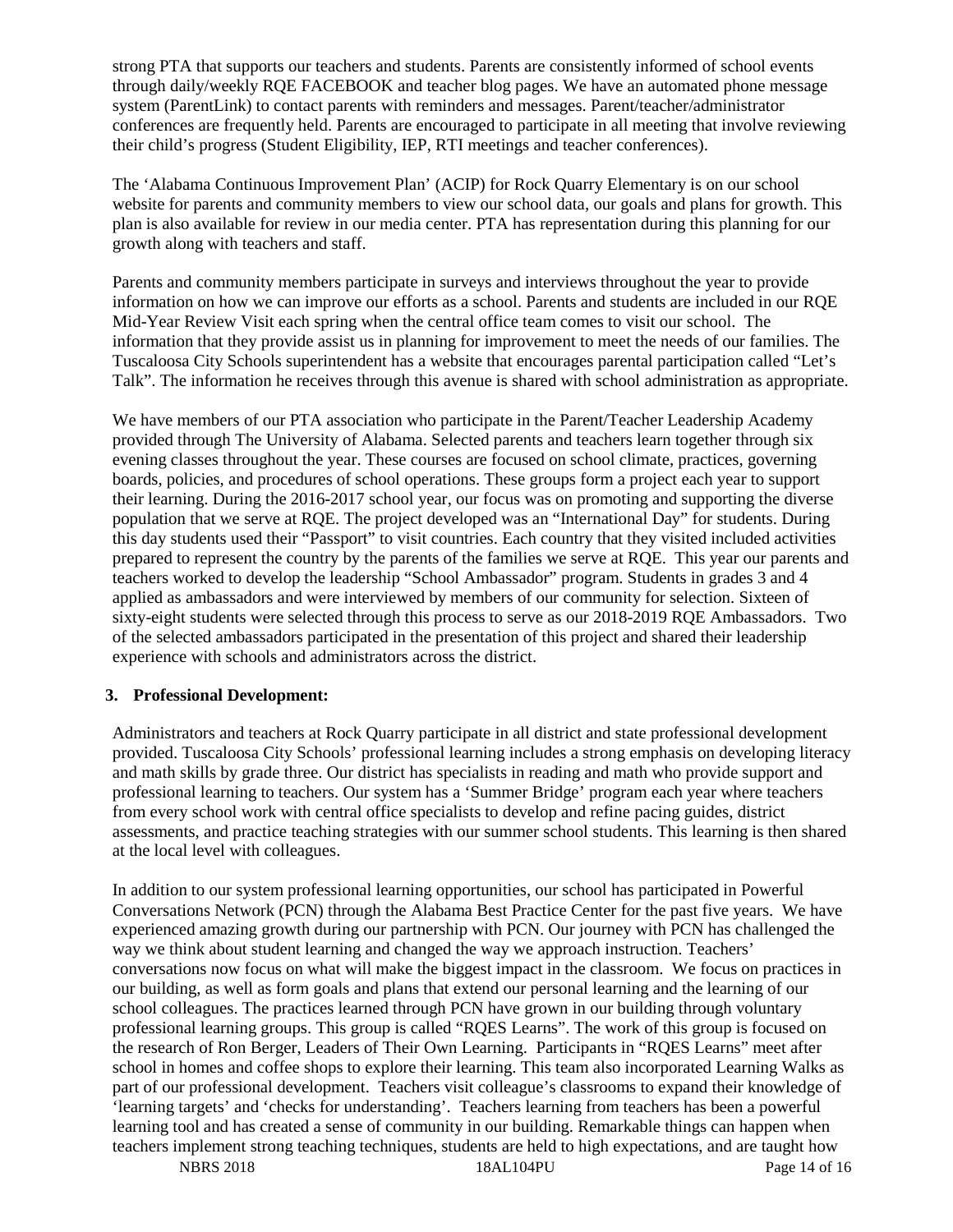to think about their own learning. Our PCN participants have provided professional learning during extended planning times. The focus of this learning is on the use of learning targets and how to unpack the target. Focusing on the verbs and academic vocabulary in the target helps to engage the students in the process of owning their learning and checking frequently for understanding. Rock Quarry Elementary School is proud of how far we have come with our professional learning. We know there is much more learning ahead, and we are eager to continue to grow!

#### **4. School Leadership:**

Connecting with students, families, and the faculty and staff at Rock Quarry is a significant interest of school administration. The school administrators at Rock Quarry Elementary place a very strong emphasis on being visible and interactive with students, parents, and teachers. The administrators are continually networking with stakeholders throughout the day. School administration participates in a variety of meetings such as the following: student eligibility, RTI, IEP meetings, data reviews and grade level meetings. The philosophy of the school administrators focuses on meeting all students' needs. This is exhibited through daily interactions and specific behaviors such as signing all student report cards each grading period, knowing each student by name, building personal relationships with children and their families and greeting children daily with a smile. Spending time in the classrooms supports the administrators' knowledge of the whole child, their strengths and opportunities for growth. Participating and leading RTI and data meetings provides an avenue for the school administrator to have knowledge of student academic and behavioral data. Our goal is to ensure that each child reaches their highest potential and masters academic goals and standards.

School administration values the importance of a team effort to meet student needs. The school administrator works daily with the counselor, literacy coach, and assistant principal to ensure that all academic and school initiatives are purposeful and aligned with our school's vision and mission. This leadership team participates in all student focus meetings: RTI, data teams, IEP meetings, and parent/teacher conferences. The leadership team meets to collaborate on the school's direction, initiatives and current goals to ensure that the schools' focus remains on best practices in education.

Following school and system policies and procedures is of utmost importance to the school administration. Care is taken to ensure that the day to day operations at Rock Quarry Elementary follow protocol established by our board of education and the state department of education guidelines. Through participation in all meetings, the administrators are able to ensure that procedures and policies are aligned with daily practices. The school administrators stay abreast of current practices and research through professional development with colleagues and teachers.